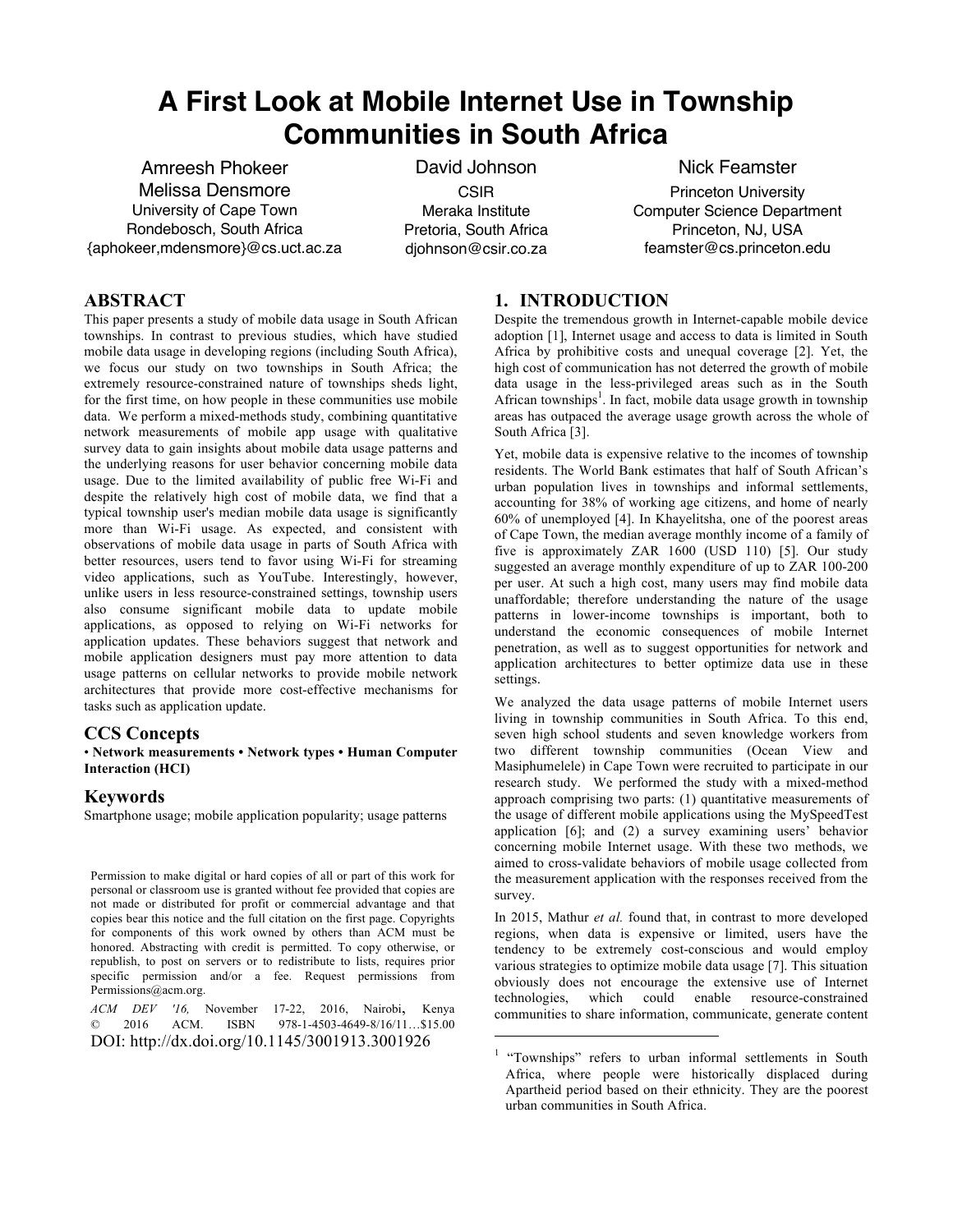and make use of online educational material for their own benefit. It leaves open the complementary but important question of how users in more resource-constrained communities such as townships use mobile applications and consume mobile data. A previous study on broadband measurements in South Africa also revealed interesting data on performance bottlenecks [8]. Yet in contrast, very little is known about Internet connectivity in township communities. By characterizing mobile Internet usage, we attempt to build a solid understanding of the need of cellular networks users from township communities in South Africa.

We also studied the extent to which mobile data traffic is exchanged with users who reside in the same geographic region. Because we do not have access to mobile operators' traffic traces, it is difficult to accurately measure this characteristic. Instead, we studied this question using a survey, which revealed that most of the interactions on social networks are targeted to "friends" who live roughly the in the same locality. This means that users are actually using their expensive and limited data packages to send and receive data to peers living relatively nearby.

The quantitative measurements allow us to investigate how much traffic is being generated for social media, communications, software updates, video streaming, and other applications, as well as how usage is influenced by economic factors such as promotional data packages and zero-rated services. By gathering and analyzing empirical data on how mobile Internet is consumed in township areas, our results can ultimately guide researchers on the needs of mobile phone users, especially in the resourceconstrained regions. The outcome of this research can provide important input for the design and deployment of alternative network architectures [9] that could reduce the cost of interconnectivity.

Our study reveals the following findings, several of which contrast with previous studies in South Africa in higher-income communities:

- In contrast to communities with higher incomes, median daily data usage across users is more on cellular data networks than on than Wi-Fi. Qualitative survey results suggest that the relative inaccessibility of public Wi-Fi may induce this behavior.
- In contrast to communities in South Africa with more resources and higher incomes, township users consume significant mobile data on cellular networks to update mobile applications.
- As in other communities, streaming video usage is lower on cellular data networks than on Wi-Fi.

The rest of the paper is organized as follows. We discuss related work pertaining to Internet measurements for mobile data usage in Section 3. In Section 4, we will talk about the research context and give a brief description of the township communities in question. In Section 5 we will discuss our approach, the metrics used and we will give a description of the MySpeedTest application. Finally in Section 6, we present the results of the study including the measurement exercise, the survey, and the semi-structured interviews, before ending with some discussions and closing remarks.

## **2. BACKGROUND AND RELATED WORK**

In this section, we review related work on mobile Internet usage and mobile data measurements. We will present previous works from both the quantitative and qualitative perspective and provide some insights on techniques used to gather usage data. However, besides the specific Internet usage studies and methods, which

will be discussed in sections 2.1 to 2.3, it is important to analyze prior research in the field of mobile phone usage in similar demographics in other countries as they provide useful background and contextual information for our study.

# **2.1 Previous studies of Internet use in urban settings**

There has been prior research on mobile application usage in slum communities in different parts of the world. For example, Rangaswamy *et al.* carried out an anthropological study of everyday mobile Internet adoption among teenagers in a lowincome urban setting in India [10]. They discovered entertainment to be a major aspect of technology infusion, contributing to the enhancing the ICT related skills and abilities of users. Wyche *et al.* also conducted studies in Viwandani, a slum in Nairobi, articulating some of the ways in which Facebook is used for "hustling", or ad hoc income generation [11]. Both of these studies provide rich perspectives into how slum youth use mobile Internet. Although our study also looks at mobile usage habits of youth, this paper presents a more precise examination of spending and the breadth of application use, rather than trying to provide deep insights into specific ways in which mobile Internet is used. Furthermore, not all low-income urban settings are equal; it is important to understand and characterize use in a variety of contexts.

Sambasivan *et al.* performed an interesting experimental study of how SmartBrowse, a tool to allow users to monitor their Internet usage, helped users to reduce their mobile data expenses but at the same time, increase web pages views [12]. Even though, the MySpeedTest application used in this study could allow users to track data usage, the purpose of our study is to understand usage patterns in normal settings without introducing any form of bias.

# **2.2 Previous qualitative studies in South African townships**

There is a small set of literature found on mobile Internet usage in township communities in South Africa. In 2009, Kreutzer made a study of 66 secondary school grade-11 students in a low-income area in Cape Town [13]. The study revealed that more than 97% of respondents actually owned a mobile phone or used one on a regular basis. The study also suggests that mobile Internet was quite popular with 83% of the respondents accessing the web on a typical day.

In 2011, Donner, Gitau and Marsden studied mobile Internet-only usage in an urban setting in South Africa [14]. They used an ethnographic action research approach to study the challenges and practices of mobile data usage in a resource-constrained setting. Research subjects were observed after being given training and they found out that most of them were still using the Internet on their mobile phones, especially for entertainment and communication - months after receiving the training.

The literature does not mention of any other qualitative study of Internet usage in South African township communities since 2011. The drop in the price of smartphones and faster mobile broadband connectivity (3G/LTE) in those areas completely disrupted the rate at which mobile data is being consumed. Figure 1 shows how data usage drastically evolved for Vodacom with consumption increasing by almost 500% between 2011 and 2015 [15]. This gap therefore further motivates our study on mobile data usage in township communities in South Africa.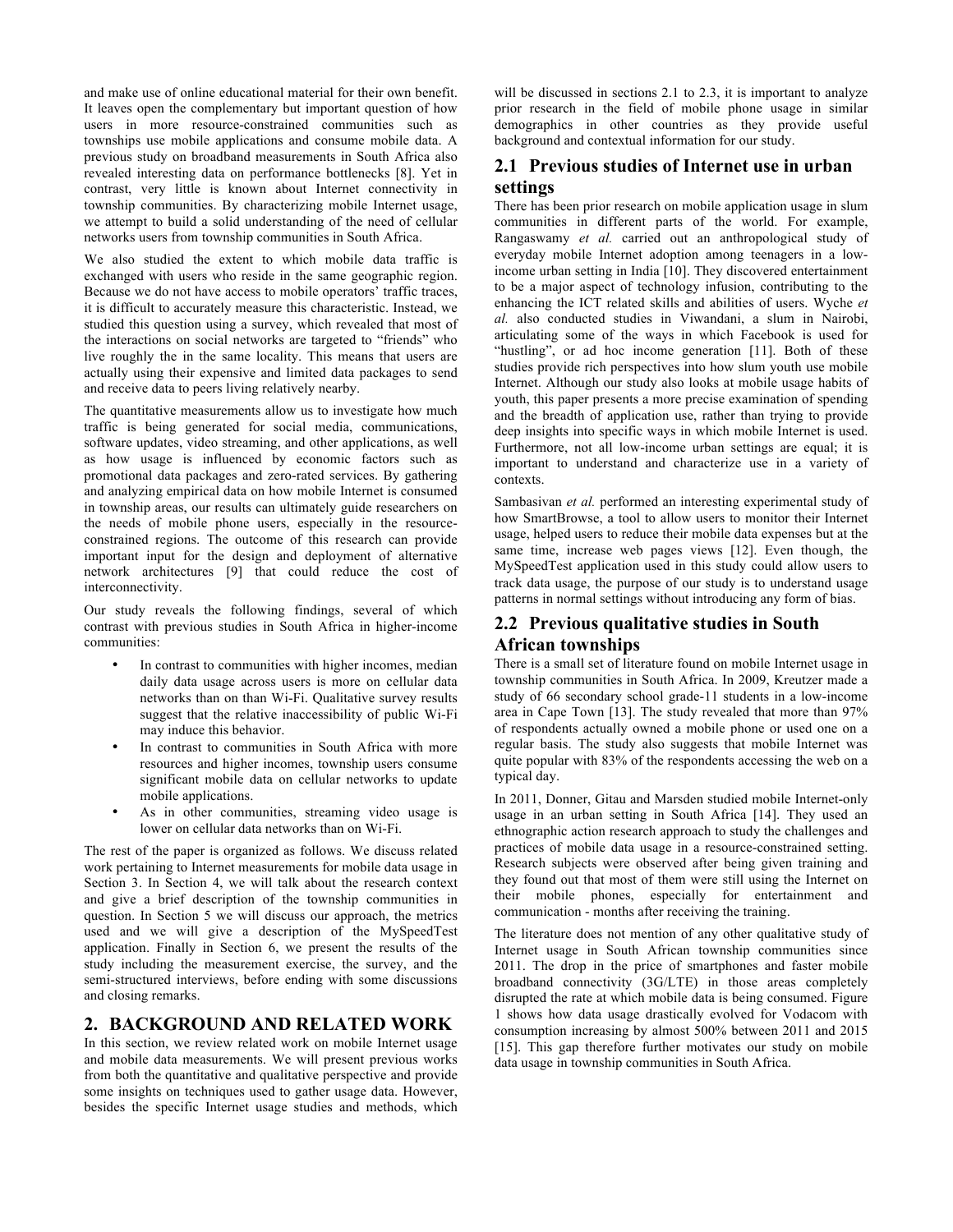# **2.3 Previous quantitative measurement studies in South Africa**

Several other recent studies have performed quantitative examinations of mobile Internet usage. In 2013, Chetty *et al.* used passive and active measurement methods to collect performance and usage data from both home routers and mobile phones [8]. One of the objectives was to compare broadband performance on different connection types and see whether users were getting the performance advertised by their Internet Service Providers (ISPs). We used a combination of measurement tools: BISmark [16] on home routers, MyBroadband [17] and MySpeedTest [6]. They found that (1) users were not getting the advertised speed from their respective ISPs (2) mobile broadband users have a higher throughput than fixed-line users; and (3) high latency to popular websites and services affected performance and quality of service.



**Figure 1: Smartphone data usage (source: Vodacom)**

More recently in 2015, Mathur *et al.* used a multi-factor approach triangulating data from three distinct sources: semi-structured interviews, surveys and the MySpeedTest application to study characteristics of mobile broadband usage of high-income versus low-income participants across South Africa. Although the study does not specifically target resource-constrained regions, we expect to find similar patterns especially in terms of application usage. For this study, they interviewed more than 300 participants, made 43 interviews and collected measurement data from 121 mobile devices.

Furthermore, the behavior of mobile Internet users is greatly influenced by mobile pricing practices [18]. In a comparative study of mobile usage between US and South African users, Chen *et al.* found that South African users tend to use more Wi-Fi connections, whenever available, except for zero-rated services provided by their network carrier.

There is currently vigorous debate around the provisioning of "free" services from Over-The-Top (OTT) providers, as it raises questions on anti-competitive practices as well as concerns on net neutrality [19]. A recent study on the quality of service of Facebook's Free Basics service revealed that "paid" and "free" services offer users different experiences, in terms of both content and quality of experience (QoE) [20]. Table 1 gives a list of services that are currently zero-rated by mobile operators in South Africa.

**Table 1. List of zero-rated services by mobile operators**

| <b>Operator</b> | <b>Service</b> | <b>Description</b>           |
|-----------------|----------------|------------------------------|
| <b>MTN</b>      | Wikipedia      | Users can access Wikipedia   |
|                 |                | and MoMaths service for free |

|         | Momaths                | using Opera Mini.                                                                                                                                                                                                                                                               |
|---------|------------------------|---------------------------------------------------------------------------------------------------------------------------------------------------------------------------------------------------------------------------------------------------------------------------------|
| Cell-C  | Whatsapp<br>Freebasics | Whatsapp is unlimited<br>(except voice calling) for R5<br>per month. Freebasics allows<br>free access to Facebook (no<br>videos and images available)<br>and other free services such<br>as news, classified and<br>Wikipedia. None of the<br>services have images or<br>videos |
| Vodacom | E-School               | Provides zero-rated access to<br>a few educational websites.                                                                                                                                                                                                                    |
| Telkom  | ShowMax VoD            | Free video-on demand service<br>available for premium users<br>only.                                                                                                                                                                                                            |

## **2.4 Measurement tools**

There are many ways to study the network usage of mobile phones. One way is to capture passive log data at the network operator's level and try to infer statistics on usage. Since it is usually almost impossible to have access to the carrier's data, unless we have some prior agreements, passive log measurements is not an option. The other way to proceed is to collect passive and/or active measurements directly from the mobile device. A few such platforms are available, some of them being proprietary and others open-source. The measurement platform typically consists of a software probe installed on the mobile device and a central database, where measurement data is captured.

The four main measurement Android-based platforms available are: Netalyzr [21], Mobiperf [22], Mobilyzer [23] and MySpeedTest [6]. They are all more or less equivalent, especially that all of them are different implementations of the core library of Mobilyzer. In the design of our experiment, we intentionally decided to only select users with Android smartphones, as they were quite representative of the population where there is a clear dominance of Android phones as opposed to other type of operating systems [24]. We decided to use MySpeedTest as it is open source, widely deployed in South Africa and it proved to be rather efficient based on the experience gathered from the previous studies [7], [8], [18]. Figure 3 shows the control interface and data usage view of the MySpeedTest application.

On the other hand, Koradia *et al.* used a custom-built measurement framework to study the state of cellular data connectivity in rural and urban India [25]. Their analysis mostly targeted cellular network performance for data connection. They performed active measurement during a period of 3 months, amounting to a total amount of 450 hours of data collected using iperf [26]. They tested four different cellular providers from seven different locations. Their measurement architecture consisted of a measurement node (a desktop PC with a 3G dongle), a control server, a measurement server and a data server. As in the study on broadband performance measurement in South Africa [8], they found that throughput on 2G and 3G networks were significantly lower than advertised rates. One important discovery while measuring TCP performance was connection stalls.

# **3. RESEARCH CONTEXT**

Masiphumelele (nicknamed Masi) is a township in Cape Town, South Africa, situated between Kommetjie, Capri Village and Noordhoek occupying roughly one square kilometer. In 2010, the population was estimated at 38000. A number of NGOs such as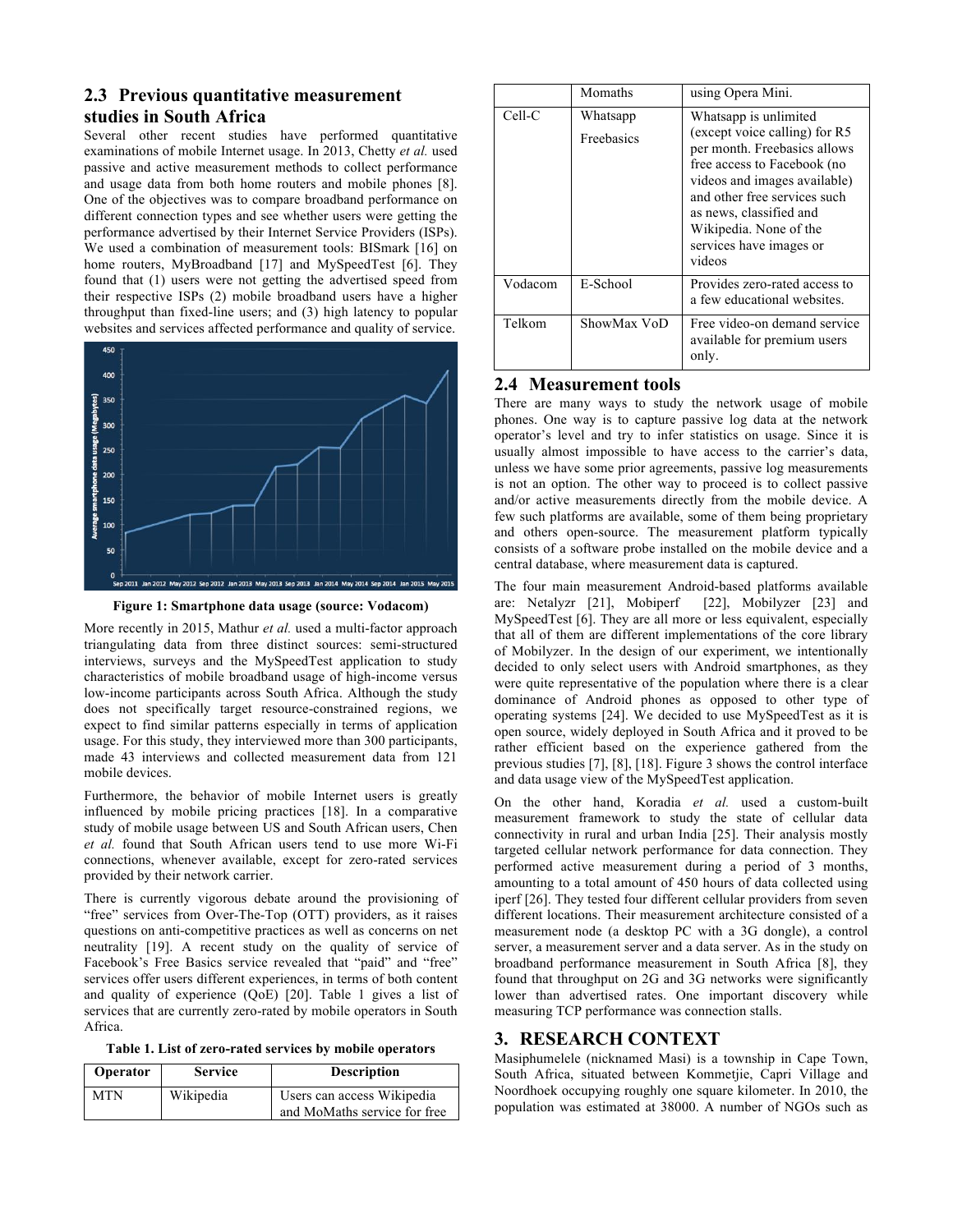Living Hope, MasiCorp and Desmond TuTu Foundation have been working for the past decade to uplift the community through health care, education, youth programs and business development initiatives and there are many opportunities to develop ICT solutions to complement these services. Just five kilometers away, there is Ocean View, another township established in 1968 with approximately 14000 inhabitants (see Figure 2). Both townships currently have no public Wi-Fi and the Cape Town's planned public Wi-Fi project in the townships of Khayelitsha and Mitchell's Plain will not be deployed there in the short term.



**Figure 2: Masiphumelele and Ocean View townships**

Current Internet access in Masiphumelele is limited to 3G from the different providers, an Internet Café and limited Internet access at the Library (for example, no YouTube is allowed). In Ocean View, the only publicly accessible Internet service (no Wi-Fi) is at the Library where it is limited to 45 minutes per day per user and users need to get vouchers prior to getting access to the Library computer facilities. As a result most community members access the Internet through cellular connectivity. Ocean View and Masiphumelele are both fairly well covered by GSM and UTMS networks, with some very limited LTE coverage, as this is currently being deployed.

We discovered that most of the users recruited have pre-paid or "pay-as-you-go" mobile plans as opposed to contract plans. They usually buy airtime or data bundles from either the nearby shops or shopping malls. To be able to use contract plans, a user must be able to prove a stable monthly source of income and a bank statement, which automatically disqualifies students and any informal worker. It is therefore very common to see that almost all mobile users in township areas are using prepaid plans. Mobile Internet is available either through time limited data bundles or directly from the airtime available, at a premium cost. Table 2 provides some of the entry-level data plans available, price and validity.

Users living in township areas typically buy data bundles as and when needed, usually multiple times in a week. We have to bear in mind that we are dealing with a population group where more than 50% of the household derives a monthly income of less than R1600 (USD 110) as per a 2011 census from the City of Cape Town [27].

| Operator   | Plan 1         | Plan 2          | Plan <sub>3</sub> | Plan 4          |
|------------|----------------|-----------------|-------------------|-----------------|
| <b>MTN</b> | 5MB            | 20MB            | 50MB              | 300MB           |
|            | R4             | R <sub>12</sub> | R <sub>25</sub>   | R85             |
|            | $1$ -dav       | 1-day           | 3-days            | 5-days          |
| Voda-com   | 20MB           | 100MB           | 250MB             | 250MB           |
|            | R5             | R <sub>10</sub> | R20               | R <sub>60</sub> |
|            | $1$ -dav       | 1-day           | $1$ -dav          | 1-month         |
| Cell-C     | 20MB           | 100MB           | 100MB             | 300MB           |
|            | R <sub>3</sub> | R <sub>13</sub> | R <sub>25</sub>   | R60             |
|            | $1$ -dav       | 1-day           | 1-month           | 1-month         |
| Telkom     | 25MB           | 50MB            | 100MB             | 250MB           |
|            | R8             | R <sub>15</sub> | R <sub>29</sub>   | R39             |
|            | 1-month        | 1-month         | 1-month           | 1-month         |

Access to the Internet is therefore a challenge. Not only must users rely on relatively costly mobile Internet connectivity, sometimes with very short life-span, but they also they must cope with issues of poor network performance as reported by some interviewees in our study.

#### **4. DATA COLLECTION**

In this section, we will discuss how we selected our participants and gathered our datasets and also how representative they are vis-à-vis our population. We then describe some metrics with regards to usage of mobile data connectivity followed by a description of some of the technical and logistical challenges we faced in measuring mobile Internet usage and performance in those two township communities.

#### **4.1 Dataset**

We conducted our study on seven high school students from Ocean View and seven knowledge workers from Masiphumelele. We ran our measurement experiment for six weeks (see Table 3), where participants were told to use their mobile phones, just as they would do on any other day. As incentive and at the end of the experiment, for every participating phone, we collected the total amount of data used by the MySpeedTest application on 3G and we topped up the participant's phone with twice the amount that we spent conducting the study. As such we spent between 300 and 400 ZAR to reimburse all our participants.

**Table 3. Method and duration**

| Method           | Number of users | Time period                 |
|------------------|-----------------|-----------------------------|
| MySpeedTest      | 14              | 6 weeks (May-<br>June 2016) |
| Survey/Interview | 14              | June 2016                   |

The students were conveniently sampled as they volunteered to participate in this exercise after all grade-10 students were informed about this experiment. Grade-10 students were preferred over lower grades as they were deemed to be at an appropriate maturity level for collaboration with the researchers. Similarly, the knowledge workers were also conveniently sampled as they all work for the NGO Park in Masiphumelele. The 14 users who installed the MySpeedTest applications were surveyed.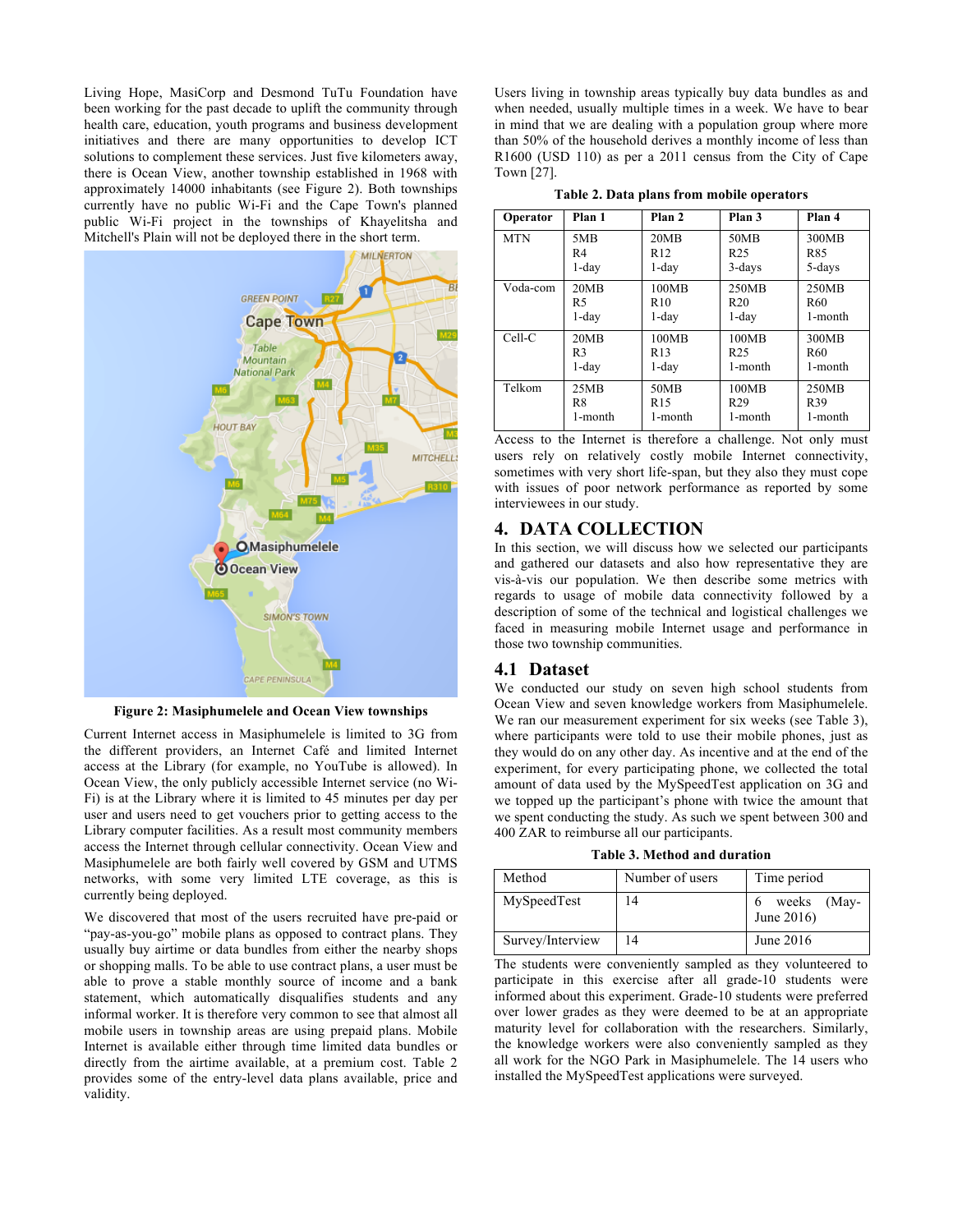## **4.2 Validity and representativeness**

Our sample is rather small to provide good inferential statistics on the whole population of townships in South Africa. However, we argue that this sample gives an indication on potential usage patterns of two important subgroups of a township community, which we believe are the two biggest users of Internet related services, whether it is for communication and social media related activities.

We also acknowledge that conveniently sampling our participants can introduce a bias in our data as argued by Burrell *et al.* [28]. We intentionally selected only participants with Android phones to be able to install the MySpeedTest application. Those with either Blackberries or Windows phone, even though very few could have actually contributed to larger sample diversity. To mitigate this risk, those with non-android phones were interviewed separately and their feedback were recorded on the survey form.

## **4.3 Usage metrics**

To determine usage, we studied the amount of data spent on different classes of applications on a daily basis. By aggregating the data, we then characterized usage as follows:

- Number of applications
- Mean daily usage across all users
- Most used applications on Wi-Fi
- Most used applications on Cellular
- Usage of zero-rated applications

## **4.4 Data collection tools**

We briefly describe the MySpeedTest application and our survey instrument.

#### *4.4.1 MySpeedTest application*

The MySpeedTest is an Android application developed by the GTNoise Lab at Georgia Tech [6]. The application was used in the study of mobile broadband performance and usage in South Africa [7], [8], [18]. Apart from collecting application usage, the tool also collects data on throughput packet loss, latency and jitter to known online services from the user's smartphone. There is also a feature to collect traceroute data to a specified location as instructed by the user. The application also collects some metadata such as network operator's name, SSID, data cap plan and so on. Table 4 provides a list of relevant tables from which performance and usage data are extracted. In our study, we shall only analyze the usage data and not the performance data.



### **Figure 3. MySpeedTest app interface**

#### *4.4.2 Survey*

The aim of the survey is two-fold: (1) gather data on parameters that are difficult to measure using quantitative techniques such as price perception or localization of social media contact; and (2) confirm measurements recorded from the MySpeedTest in case results are skewed by outliers. During the survey, we also interviewed the participants to collect some feedback about the general perception of mobile Internet. The survey basically answers the following questions:

- Preferred Internet connection type
- Availability of Wi-Fi access points
- Quality of service
- Amount of time spent on the Internet
- Main activities on mobile Internet
- Price and network reliability perception
- Localization of social media friends

## **4.5 Challenges**

Performing measurements in township areas comes with its set of challenges that we have tried to overcome. First, it is difficult to recruit participants because they are usually uncomfortable about the idea of installing a monitoring application on their smartphone. The school principal actually asked questions about data privacy and how we were going to handle the data collected. Secondly, many people who do have smartphones are absolutely not interested in participating in research studies, even if they were given incentive such as the "double data reimbursement". We therefore concentrated our efforts in recruiting participants from the High School iLearning Centre as well as NGO staff from the Masiphumelele NGO Park. Students were much more interested in participating.

Once the application was installed on the participants' phones, one issue we encountered is that sometimes some of the phones were not collecting any data, whether it was for performance or usage. Those phones were therefore considered as "unresponsive" and were therefore removed from the statistics collected. Out of 23 users recruited, only 14 were active.

Our primary aim was to gather data on mobile Internet usage while avoiding any interventions that might affect usage behavior. Topping up users' mobile phones data as an incentive, would have biased usage patterns. Additionally, some participants did not feel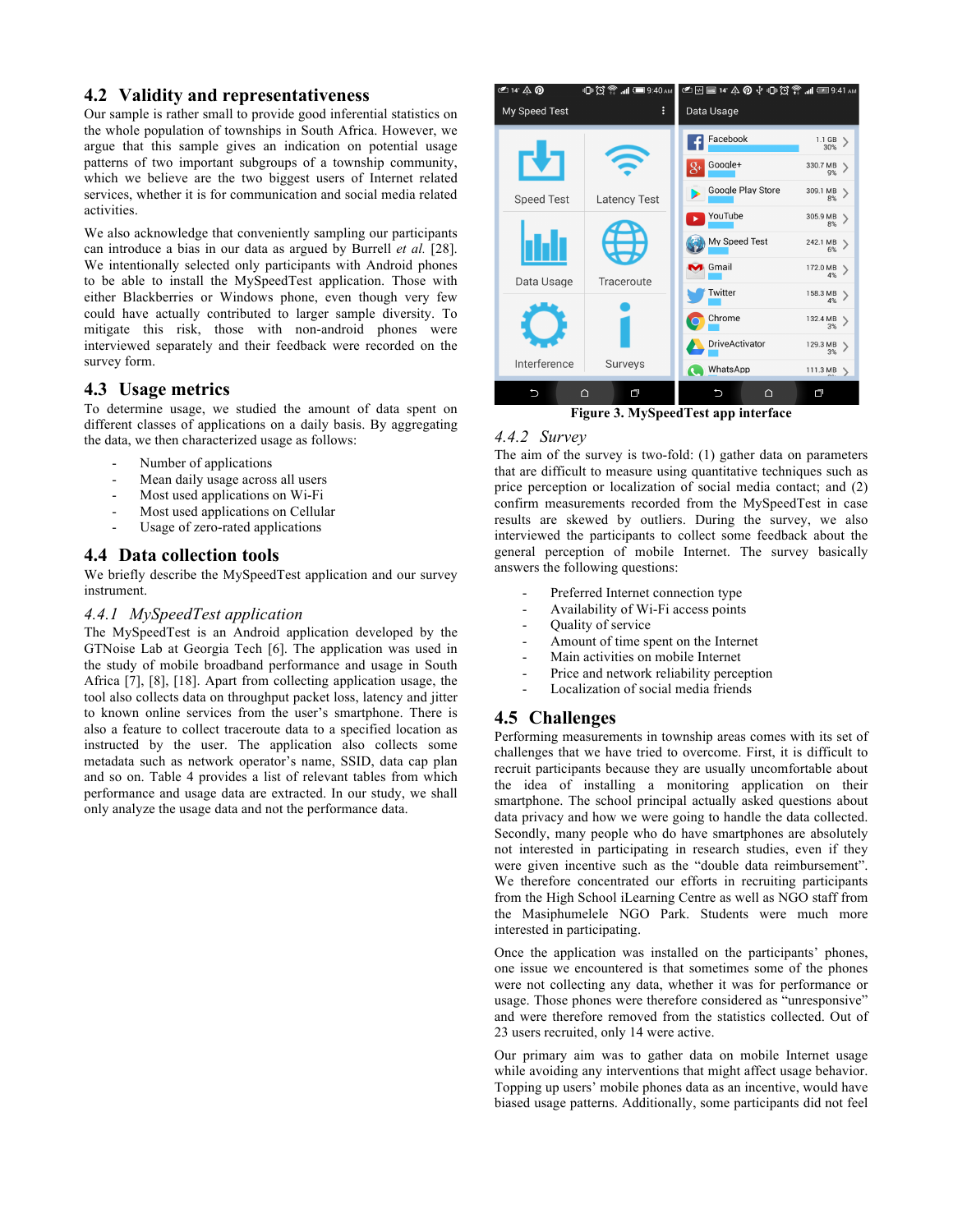that reimbursing the data used by the MySpeedTest application was a suitable incentive. Some other unresponsive participants said that their mobile phone "was off and they don't really use it as they had no airtime". We decided to exclude those participants from our study.

Finally, the MySpeedTest application separates mobile traffic into cellular and Wi-Fi. However, due to some limitations on the measurement platform, we are currently unable to determine exactly to which access point the client phone has been connected. This limitation does not allow us to separate "public Free Wi-Fi" from "paid Internet Café Wi-Fi". The survey actually helps to fill this gap.

**Table 4. List of relevant tables from MySpeedTest database**

| <b>Table</b>    | <b>Description</b>                                                                                                                                                                                                                              |  |
|-----------------|-------------------------------------------------------------------------------------------------------------------------------------------------------------------------------------------------------------------------------------------------|--|
| application     | Contains details of the application name<br>and package                                                                                                                                                                                         |  |
| application use | Contains details on the application's<br>network usage (bytes sent and received),<br>whether the application is running in<br>foreground or background                                                                                          |  |
| network         | Gives information about the network used<br>in a specific measurement. Information<br>such as the network type (Cellular or Wi-<br>Fi), base station ID, GPS coordinates, etc.<br>can be retrieved, if those information are<br>made available. |  |
| measurement     | metadata table, that contains<br>Is.<br>a -<br>information about a measurement, the time<br>it was carried out and whether it was<br>manually triggered or scheduled.                                                                           |  |
| device          | Contains data on the measurement device.<br>Information such as the network country<br>code, the phone brand and model, software<br>version, data plan type etc. are stored.<br>Confidential data such as phone number are.<br>hashed.          |  |

## **5. FINDINGS**

We present the results from our empirical measurements and the responses from the survey.

## **5.1 Measurements**

### *5.1.1 Number of applications*

Figure 4 below shows a CDF of the number of applications installed by the 14 participants of this experiment. The number varies from 27 to 55, with a median of 39 applications. For an average user, Google suggests that about 36 applications is the norm [29]. Applications either run in the foreground with user interactions or they are executed as background processes. Some functions such as data backup to the cloud are done in the background. Also, most of the applications installed will also require regular updates, which will ultimately rely on an Internet connection.



**Figure 4. Number of applications installed by users**

#### *5.1.2 Daily usage pattern*

Figure 5 shows the mean daily usage in MB between Wi-Fi and cellular data across all users for the duration of the study. For 90% of the time, the amount of mobile traffic is slightly higher than Wi-Fi traffic, likely because most of the participants have much easier access to a mobile connection as opposed to a Wi-Fi connection. We can confirm this trend when we look at Figure 6 on the top ten applications and their breakdown in connection types. We see that mobile 3G surpasses Wi-Fi on its own and is far more popular than 2G or 4G, as well.



**Figure 5. Mean daily usage across all users**

#### *5.1.3 Most used applications*

We use the amount of data sent and received by application as an approximate proxy for the "popularity" of the application; we do not, however, distinguish between applications running in the foreground versus in the background. Background processes are usually triggered by "administrative" applications such as software updates. However, if the device is infected with viruses and adware, those processes can also run in the background. Figure 6 shows the most used applications on Wi-Fi vs. cellular networks. Mobile 3G is a dominant connection type. The three most used applications are Google Play Store, used to install new applications, followed by Facebook and Chrome.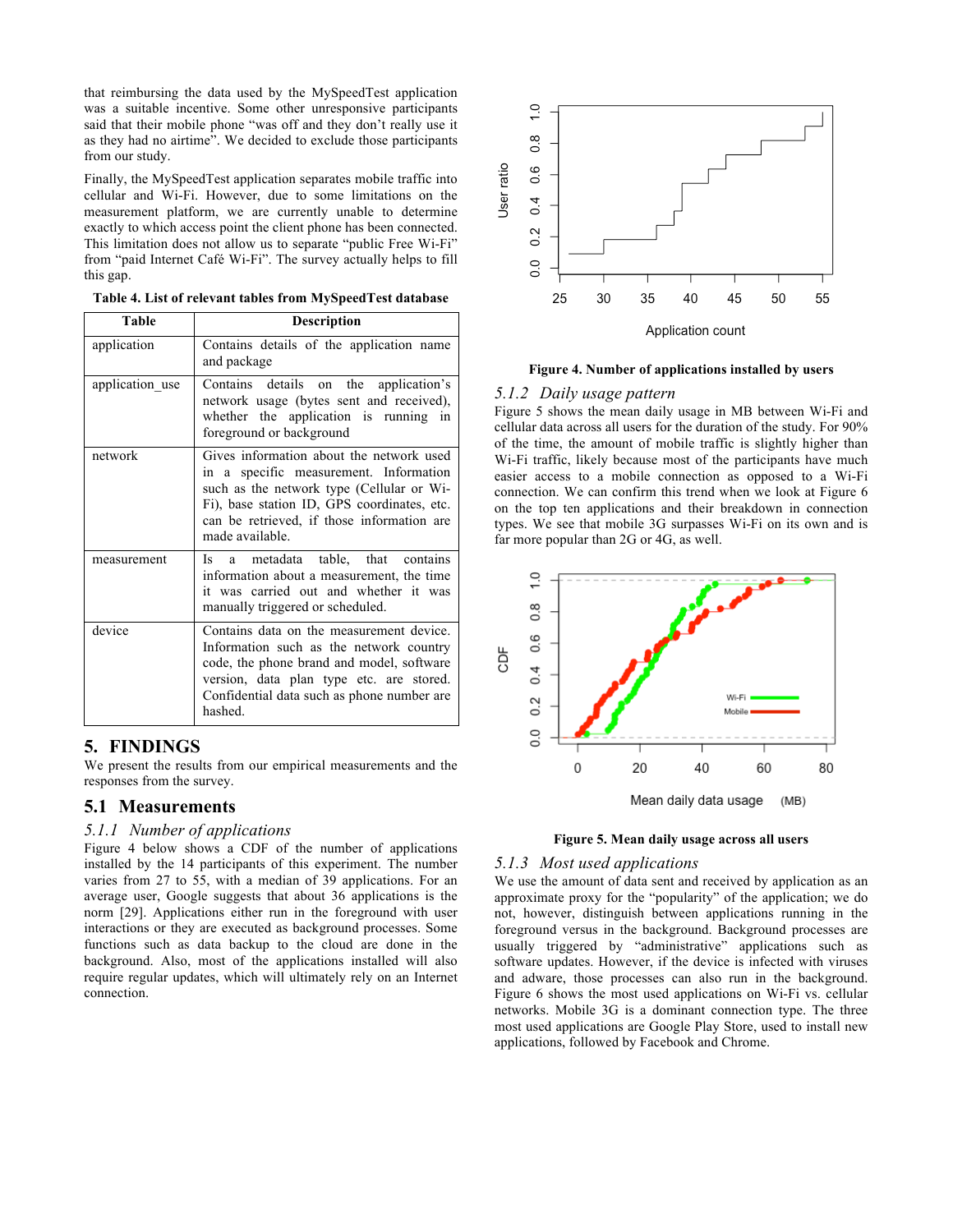

**Figure 6. Top 10 applications and breakdown in network connection type and total usage**

We were not surprised to see Google Play Store on top of the list. Users tend to install new applications frequently, and updates are downloaded automatically in a background process. Many users do not know that this is the default behavior of their phones and that they should disable updates on mobile data if they want to save on their mobile data usage.

#### *5.1.4 Popularity by mobile usage*

The bar chart in Figure 7 reveals an interesting trend in the Internet usage for gaming applications. Besides, Google Play Store, Facebook and Chrome, popular applications include Hidden City, Gods of Rome, and Bingo Blitz, which are most popular on the school students' mobile phones. In the future, it might be interesting to make a study of mobile phone usage for games and how gaming behavior affects mobile data usage for people living in those communities. It is interesting to note that, bandwidth greedy applications such as Instagram and YouTube are not very popular both on mobile data and Wi-Fi, as opposed to the current situation with richer demographics, for example, in the USA, YouTube is the second most used application after Facebook [30].



**Figure 7. Top ten applications over mobile connections**

#### *5.1.5 Popularity by Wi-Fi usage*

We expected a big difference in the usage patterns for those with access to Wi-Fi. Google Play Store still tops overall usage, but we can see that Chrome is much more utilized on 3G than on Wi-Fi. This result suggests that users tend to spend more time browsing either on news or entertainment, as we found in the survey in Section 5. Interestingly, we found no usage of Opera Mini on Wi-Fi. Opera Mini is usually used to save up bandwidth especially if users are running on limited data bundles. Most probably, Opera Mini is the default browser on some of the participants phone.



**Figure 8. Top ten applications over Wi-Fi**

#### *5.1.6 Usage of zero-rated services*

Currently, mobile operators in South Africa offer three zero-rated services: Whatsapp (ZAR 5 monthly), Freebasics (including Facebook), and Wikipedia Zero (freely accessible using Opera Mini). From the survey we gathered, none of the participants uses Wikipedia Zero or Facebook on Freebasics. Figure 9 shows that Whatsapp is very popular on 3G, irrespective of the mobile operator. Vodacom has the largest share of Whatsapp paid data traffic, compared to Cell-C and MTN. Our data suggests that Cell-C does not appear to offer a big enough incentive to induce subscribers to switch to their network with zero-rated Whatsapp service, but we would need a more detailed study to confirm this observation.

#### **5.2 Feedback from survey and interviews**

We individually surveyed the 14 participants and recorded informal feedback on the survey questions, as well. We found that, as expected, all of the devices used were smartphones, with almost 3 out of 14 participants having an additional device such as a tablet that they use to access the Internet. None of the participants has a broadband connection at home, which is not surprising as the deployment of ADSL lines or fiber to the home (FTTH) is not a priority for broadband providers in those areas. Additionally, none of the participants has a mobile data contract plan; all of our users used prepaid data bundles, which also represents the main type of expenditure (78.6%), as opposed to phone calls (11%).

Cellular networks are by far the most used means of Internet connectivity in Ocean View and Masiphumelele. All of the respondents use their capped mobile data to access the Internet on a regular basis. Those who are working in the NGO Park benefit from the free Wi-Fi (not public) installed in there. 4 respondents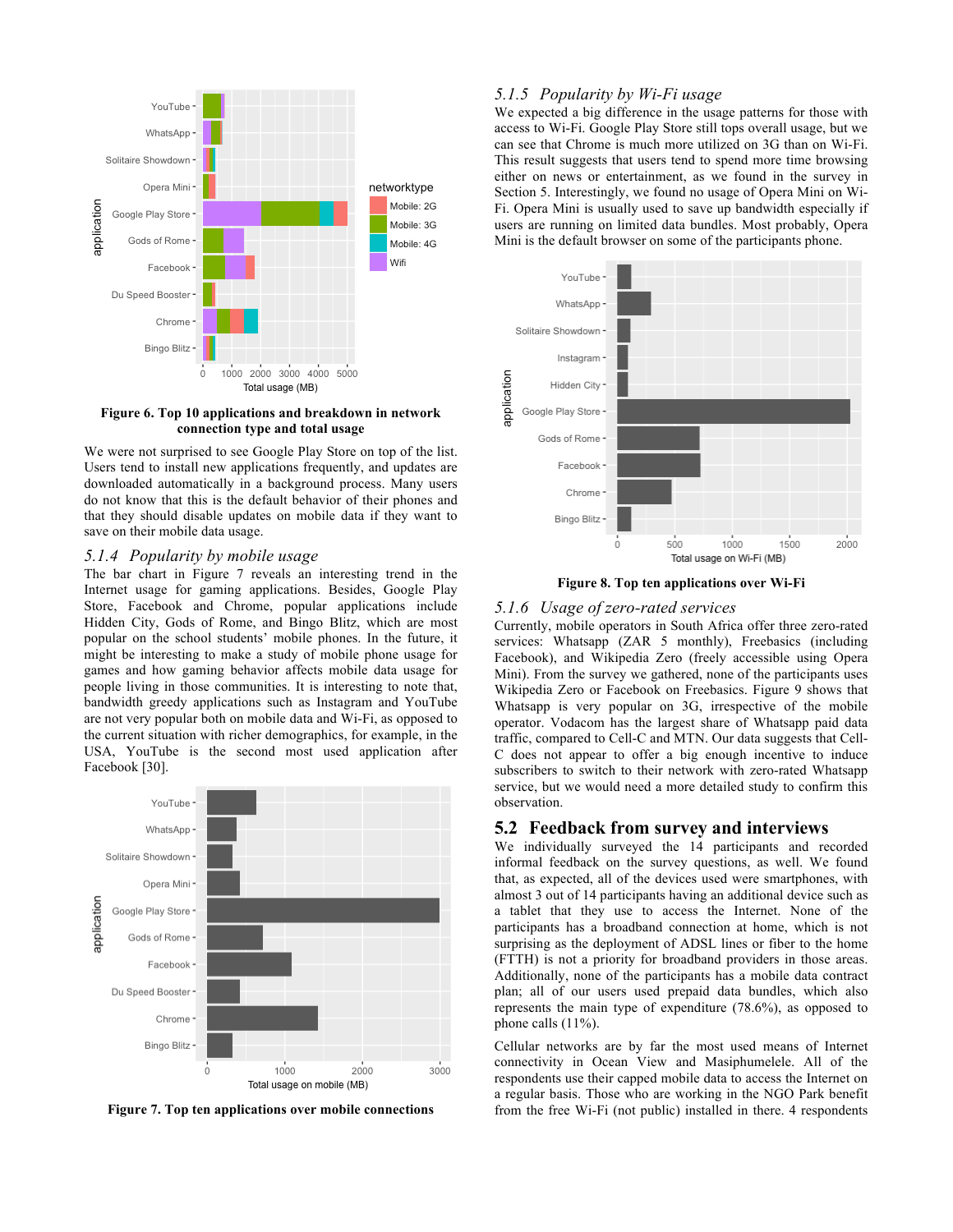over 14 claimed they have used it. We believe that even though the participants have access to free Wi-Fi, they do not necessarily use it, as some of them have access to the Internet on their workstations. 7 out of 14 respondents said they do not have access to a Wi-Fi connection, whether paid or free. The students in Ocean View indeed have no other means of accessing the Internet aside from their mobile phones.

Vodacom is the most popular network (6 out of 14), followed by MTN (5 out of 14) and Cell-C (4 out of 14). Almost all the four Cell-C users subscribed to the monthly ZAR 5 unlimited Whatsapp bundle and claimed to have used the Freebasics service at least once. Those two 'zero-rated' services are behind the popularity of this mobile service provider.

In terms of application usage, social media platforms are the most popular. Facebook and Whatsapp top the list followed by YouTube, Gmail, and games. One application that is also very ubiquitous is "ShareIt", a peer-to-peer file sharing application<sup>2</sup>. A few participants (2 out of 14) also mentioned using Opera Mini to browse the Internet. Opera Mini reduces the amount of data transferred by compressing images before they actually reach the mobile phones.

The coverage of mobile data networks and its reliability are both considered "rather fair", although some participants argued that sometimes the "connection is bad" and they had to move to other places to get a better connection.



**Figure 9. Whatsapp traffic by operators**

9 out of 14 participants are opposed to "paying more", even if they would benefit from a better service. 6 out of 14 users argued that they are not quite satisfied with the current level of service provided by their mobile network operator for multiple reasons, price being one of the main reasons. Indeed, almost 9 out of 14 users believe the price of mobile data connectivity is not affordable and is the main reason that discourages them to use their phone to access the Internet. Out of the 14 interviewees, 7 users will typically spend between 60 to 100 ZAR monthly, 5 will spend between 20 to 60 ZAR and the remaining 2 spend between 100 to 200 ZAR. Finally, 9 users agree that keeping track of

 $\overline{a}$ 

mobile data expenditure is sometimes problematic, which is consistent with the findings of previous studies.

In terms of social media practices, as we have seen that most of the respondents are very active on a variety of social media platforms. We have tried to understand their interactions with their social media friends; one notable aspect is "locality". 50% of respondents say that they have at least 200 social media friends with 85.7% of them living in the same locality (0 to 10 km), 14.3% living in neighboring communities. Another important aspect to understand was how "nomadic" cellphone users are between the two township communities we studied. We found that there are some movements, such as students from Masiphumelele going to school in Ocean View, or people from Ocean View going to work in Masiphumelele. 4 out the 7 students said that they move at least once or twice in week, the remaining 3 students move on a daily basis. More than 60% of the users would use their mobile phone to access the Internet outside of their home when visiting neighboring places.

#### **6. DISCUSSION**

The study reveals interesting trends in the mobile data usage in township communities. It would be interesting to reproduce the same study in another township in South Africa (with a larger sample) and see the outcome. We have found that users in those resource-constrained communities usually do not have the choice of connection type to access the Internet. The more privileged ones will have access to a Wi-Fi connection (if offered freely to the community). For others, they will have to rely on mobile data connectivity where the cost can be relatively prohibitive.

#### **6.1 Most used applications**

We found that a large amount of data is used over cellular networks for applications installation and update. Application updates are made available on the Google Play Store and smartphones are automatically synchronized to pull the latest updates. If we multiply the update action by thousands of phones in a community, we end up actually spending a huge amount of data doing the same task i.e. by updating the same set of applications. The idea ultimately, would be to find a solution that allows users to update their phones, without consuming Internet traffic, per se. If we can predict the phone updates and provide them in a "localized" fashion, not only will the updates be faster, but it will also be less costly.

It is also interesting to note that although we do not observe the consolidation into Facebook previously reported in Kenya [11], many of the most used applications are either games or social media. Although our demographic sample consists of 50% students, which could explain the reason behind the high prevalence of games, the survey results also indicated that one of the motivating factors of mobile usage in those two townships is entertainment. As Chirumimalla *et al.* proposed in their paper on "non-productive" activities and desires, the need to have fun and the need for entertainment in one's life is a central developmental aspect [31]. More research is needed to better understand these phenomena.

#### **6.2 File sharing and local traffic**

To separate mobile data from local file sharing traffic, we decided not to include the usage of the *ShareIt* application. However, it is interesting to note that 12 out the 14 users were actively exchanging data with their peers using the local file sharing application over Wi-Fi Direct, which enables easy peer-to-peer connectivity. It is much cheaper and faster to share large files locally rather than using an online file sharing service. This

<sup>&</sup>lt;sup>2</sup> ShareIt does not need data connectivity, as files are transferred to peers using the ad-hoc mode of the phone wireless interface. http://shareit.lenovo.com/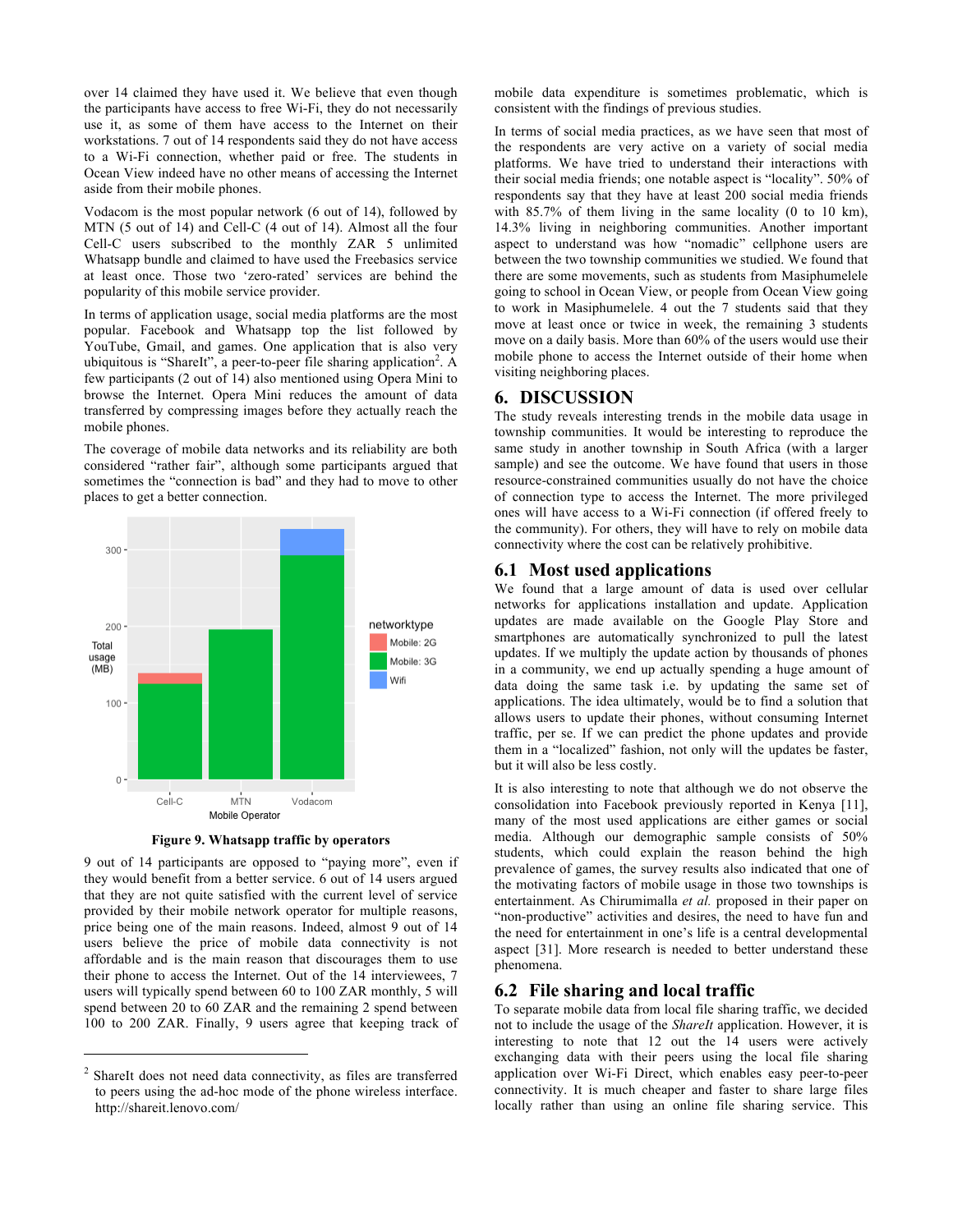finding confirms what Smyth *et al.* found in their qualitative measurement study on mobile media sharing in urban India [32]. More recently, O'Neil *et al.* explain how file sharing has become a culture part of entertainment in their study of mobile sharing in lower-middle-class Bangalore [33]. We can definitely see similar trends with in our study.

Facebook and Whatsapp are two very popular applications that consume the biggest amount of mobile data, after Google Play Store and Chrome. We have also seen that for a typical user, most of their social media friends are located roughly in the same locality. Therefore, traffic destined for the same place, usually has to travel the world, over expensive links before being sent back to the user living in the same vicinity. A novel approach would be to find a mechanism that can effectively keep local traffic local.

## **6.3 Zero-rated services**

In a resource-constrained setting, one would expect to see a fierce adoption of zero-rated services. However, our study demonstrated that it is not always the case. We found that users have a bad perception of zero-rated services, especially the Freebasics service from Facebook. The fact that Freebasics does not allow users to see pictures and videos does not make the product very attractive. Users actually prefer using "paid" version of Facebook instead of using a "half-cooked" service.

We have also seen that some users would rather use their current subscription of pre-paid mobile data instead of switching onto another network, where zero-rates apply for specific services.

A recent study from the Alliance for Affordable Internet (A4AI) also confirms our findings [34]. They interviewed more than 8000 mobile users across eight countries and found the following:

- Zero-rating did not bring most mobile Internet users online for the first time
- Users typically combine data plans to suit their connectivity needs
- Public Wi-Fi is the primary means of connection for one in five users
- The vast majority of users  $(82%)$  prefer access to the full Internet with time or data limitations, if restrictions are imposed.

# **7. FUTURE WORK**

This study did not include more in-depth questions about data usage. For example, we do not know how much data was actively spent (through user interactions) as opposed to data that was passively used for example, by silent application updates. When studying smartphone usage, Falaki *et al.* developed a customlogging tool that considered the state of the phone while recording usage [33]. This could potentially be a new question to answer that would give more granular information about data usage, especially that we found that the most used application, by far, is Google Play Store (i.e., application installation and updates).

Our study did not directly investigate the needs of users living in those low-income communities. Understand the requirements of the township communities before designing any solution to reduce cost of connectivity in those areas is an important next step.

# **8. CONCLUSION**

Despite significant penetration of cellular data in South African townships, mobile data remains relatively expensive for township residents. In these resource- and income-constrained settings, it is particularly important to understand how people use mobile data so that we can both understand the economic implications of user

behavior in these settings and design applications and network architectures that are more cognizant of the high data costs relative to other means of Internet access (e.g., public Wi-Fi). It is also particularly important to understand user behavior in these settings, so that both systems and the broader communities can be designed to help income-limited users reduce the costs they incur for accessing the Internet without sacrificing convenience. Towards this end, we present a first look at mobile data usage in South African townships, using a combination of both quantitative data of application usage from mobile devices and qualitative survey data.

We find that, in contrast to wealthier communities with better resources, township users use cellular data networks relatively more than Wi-Fi networks, both in general and for specific purposes such as application updates. Qualitative survey results suggest that this behavior may be due to the relative inaccessibility of public Wi-Fi in townships. These findings suggest that much work remains, both in the design of mobile applications and network architectures to better optimize cellular data usage and in thinking about how to design communities to increase the accessibility of lower-cost access alternatives, such as public Wi-Fi.

## **ACKNOWLEDGMENTS**

We thank the HPI Research School in ICT4D at the University of Cape Town for financing this research activity. Our gratitude also goes to Torsten Stauch of Appshed and his crew in Masiphumelele and Ocean View for helping recruit students and other mobile Internet users. We are also very much grateful to the Ocean View High School principal, Mr. Klein, for giving us permission to run this experiment on the school premises. Finally, we thank all of the users who participated in this study.

#### **9. REFERENCES**

- [1] GSMA, "the Mobile Economy Sub-Saharan Africa 2015," *GSM Assoc.*, pp. 1–82, 2015.
- [2] A. Gillwald, M. Moyo, and C. Stork, "What is happening in ICT in South Africa: A supply-and demand-side analysis of the ICT sector," *Evid. ICT Policy Action*, no. 7, 2012.
- [3] D. McLeod, "Mobile data boom in SA townships," *Techcentral*, 2015. [Online]. Available: http://www.techcentral.co.za/mobile-data-boom-in-satownships/56135/. [Accessed: 01-Jun-2016].
- [4] World Bank, *Economics of South African townships : special focus on Diepsloot*. 2014.
- [5] Strategic Development Information and GIS Department, "City of Cape Town - 2011 Census Suburb Khayelitsha," *2011 Census*, no. July, pp. 1–7, 2013.
- [6] S. Muckaden, "Myspeedtest: Active and Passive Measurements of Cellular Data Networks Myspeedtest : Active and Passive," *Proc. ISMA*, no. May, 2013.
- [7] A. Mathur, B. Schlotfeldt, and M. Chetty, "A mixedmethods study of mobile users' data usage practices in South Africa," *Proc. 2015 ACM Int. Jt. Conf. Pervasive Ubiquitous Comput. - UbiComp '15*, pp. 1209–1220, 2015.
- [8] M. Chetty, S. Sundaresan, S. Muckaden, N. Feamster, and E. Calandro, "Measuring broadband performance in South Africa," *Proc. 4th Annu. Symp. Comput. Dev. - ACM DEV-4 '13*, no. December, pp. 1–10, 2013.